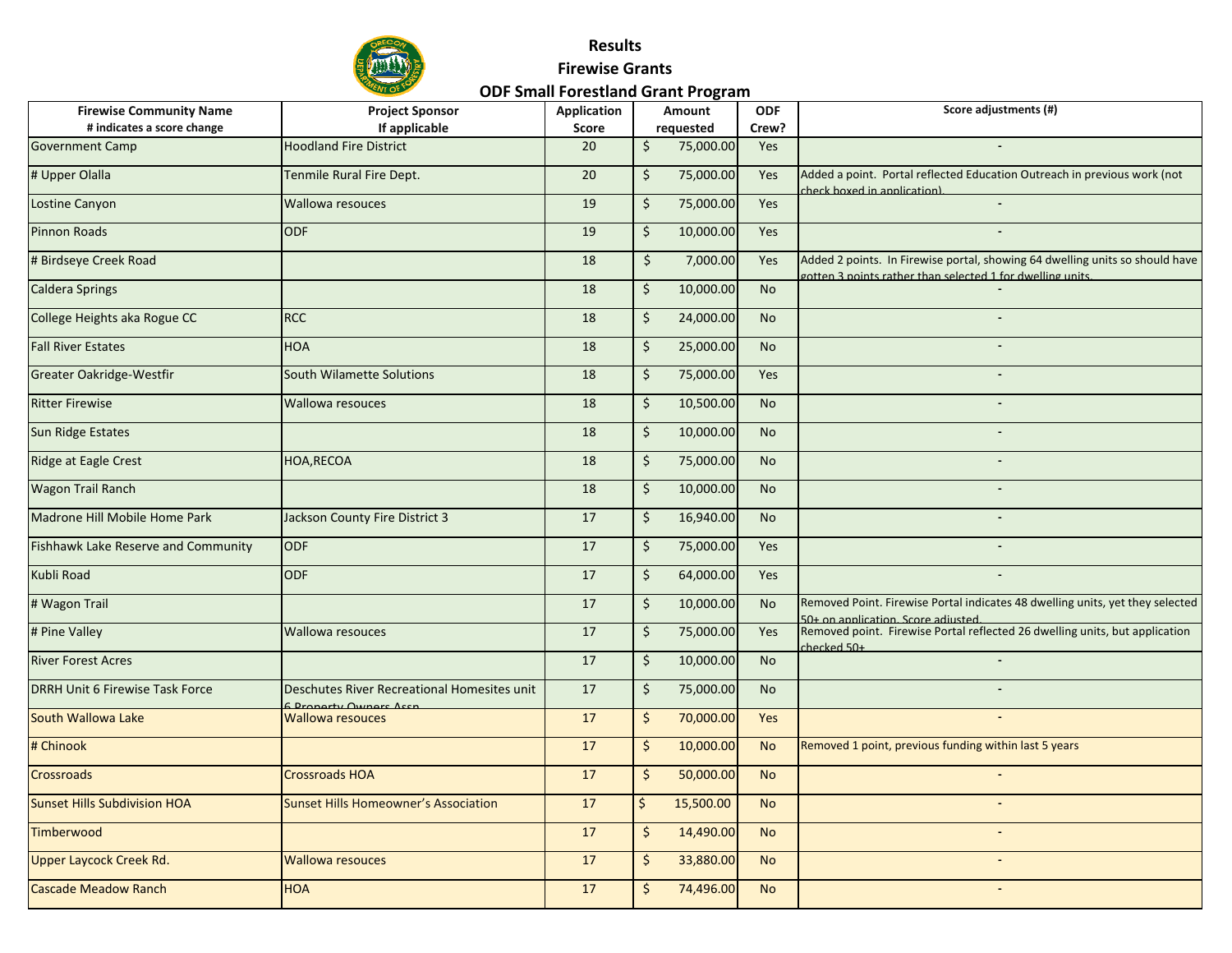

| <b>Firewise Community Name</b>         | <b>Project Sponsor</b>                 | Application | Amount                   | <b>ODF</b> | Score adjustments (#)                                                                                                      |
|----------------------------------------|----------------------------------------|-------------|--------------------------|------------|----------------------------------------------------------------------------------------------------------------------------|
| # indicates a score change             | If applicable                          | Score       | requested                | Crew?      |                                                                                                                            |
| # Eagle Trace Home Owner's Association | <b>ETHOA</b>                           | 17          | 75,000.00<br>\$          | <b>No</b>  | Additional point added as they have been a community for 6 years and only<br>marked 2-5                                    |
| Crosswater                             |                                        | 17          | \$<br>9,999.00           | <b>No</b>  |                                                                                                                            |
| <b>Pioneer Village HOA</b>             | <b>HOA</b>                             | 17          | 33,500.00<br>\$          | <b>No</b>  |                                                                                                                            |
| <b>Awbrey Butte Owners Association</b> | <b>ABHOA</b>                           | 17          | \$<br>75,000.00          | <b>No</b>  |                                                                                                                            |
| # skidmore                             |                                        | 17          | \$<br>10,000.00          | <b>No</b>  | Added a point as they did do education outreach reflected in Firewise portal,<br>but not selected on the application.      |
| # Rich Gulch Firewise Neighborhood     |                                        | 17          | $\zeta$<br>10,000.00     | <b>No</b>  | Added a point as they have been a community for 6 years, they selected 2-5                                                 |
| <b>Black Butte Ranch</b>               | <b>Black Butte Ranch HOA</b>           | 16          | 75,000.00<br>\$          | <b>No</b>  |                                                                                                                            |
| # Ridgewood Estates                    | <b>ODF</b>                             | 16          | \$<br>75,000.00          | <b>No</b>  |                                                                                                                            |
| # Watson Mountain                      | Glide Revitalization, a local 501(c)(3 | 16          | \$<br>50,000.00          | <b>No</b>  | Removed Point. They checked that Fuels/veg removal was done in the<br>previous vear, not reflected in Firewise Portal.     |
| # Shoestring                           | <b>DFPA</b>                            | 16          | 75,000.00<br>\$          | <b>Yes</b> | Removed Point. They checked that Fuels/veg removal was done in the<br>previous vear, not reflected in Firewise Portal.     |
| Eagleton                               |                                        | 16          | $\zeta$<br>10,000.00     | Yes        |                                                                                                                            |
| <b>Oak Knoll Meadows</b>               | <b>HOA</b>                             | 16          | \$<br>75,000.00          | <b>No</b>  | $\sim$                                                                                                                     |
| Scotland                               | <b>DFPA</b>                            | 16          | \$<br>75,000.00          | Yes        |                                                                                                                            |
| <b>Shan Creek Rd/Riverbanks</b>        | <b>Tablerock Foundation</b>            | 16          | 75,000.00<br>\$          | Yes        |                                                                                                                            |
| <b>Vineyard Mountain Firewise</b>      | three districts (road, water, park)    | 16          | 75,000.00<br>\$          | <b>No</b>  |                                                                                                                            |
| # Spenser Hollow                       | <b>ODF</b>                             | 16          | \$<br>39,260.00          | Yes        | Added point. They have been a community for 3 years, but selected 2 or less<br>$on$ ann                                    |
| <b>Gold Terrace Firewise</b>           |                                        | 15          | \$<br>10,000.00          | <b>No</b>  |                                                                                                                            |
| # The Tree Farm                        | <b>HOA</b>                             | 15          | \$<br>12,512.00          | <b>No</b>  | No change in score, but a correction that previous work was education<br>outreach not fuels removal as selected on the ann |
| <b>Mountain Ranch</b>                  |                                        | 15          | \$<br>10,000.00          | <b>No</b>  |                                                                                                                            |
| Mt Bachelor Village Bend               |                                        | 15          | \$<br>13,200.00          | <b>No</b>  |                                                                                                                            |
| Paradise Ridge                         | <b>ODF</b>                             | 15          | 70,715.00<br>\$          | <b>No</b>  |                                                                                                                            |
| The Ridge HOA                          |                                        | 15          | \$<br>10,000.00          | <b>No</b>  |                                                                                                                            |
| <b>Wren Firewise</b>                   | <b>Wren Community Club</b>             | 15          | \$<br>23,650.00          | <b>No</b>  |                                                                                                                            |
| # North South 3rd Street               |                                        | 15          | $\mathsf{S}$<br>7,325.00 | <b>No</b>  | Added a point, did not have previous work fuels removal selected, but is in<br>the Firewise nortal                         |
| # Pinebrook HOA                        |                                        | 15          | $\zeta$<br>8,000.00      | <b>No</b>  | Added a point, did not select the correct amount of dwelling units when<br>checked in the portal.                          |
| <b>Skyliners</b>                       | Central Oregon Land Watch (COLW)       | 14          | \$<br>35,000.00          | <b>No</b>  |                                                                                                                            |
| Hangman Way Firewise community         | <b>Strawbale Village HOA</b>           | 14          | \$<br>46,345.00          | Yes        |                                                                                                                            |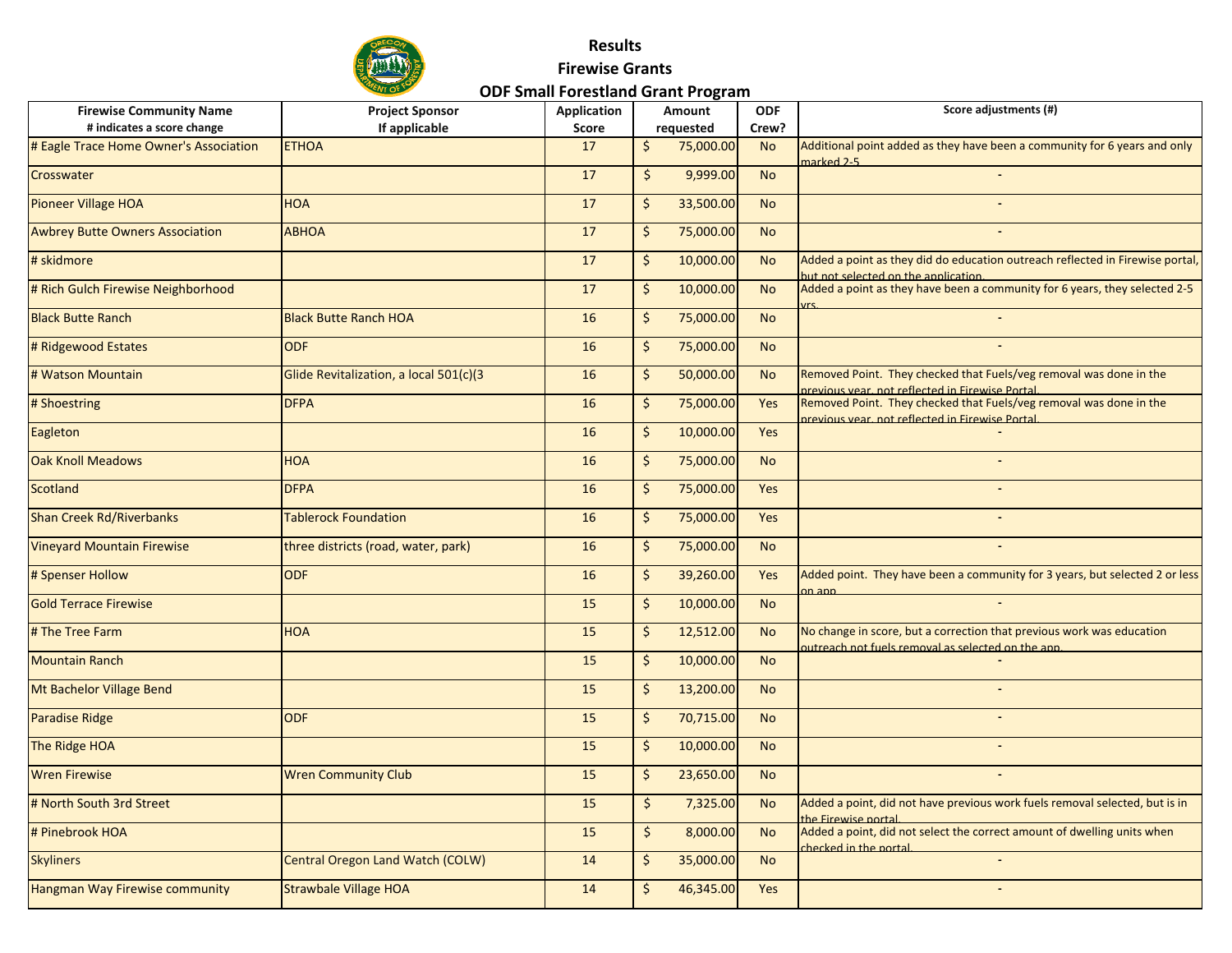

| <b>Firewise Community Name</b>                                            | <b>Project Sponsor</b>           | Application | Amount        |           | <b>ODF</b> | Score adjustments (#)                                                                                                                            |
|---------------------------------------------------------------------------|----------------------------------|-------------|---------------|-----------|------------|--------------------------------------------------------------------------------------------------------------------------------------------------|
| # indicates a score change                                                | If applicable                    | Score       |               | requested | Crew?      |                                                                                                                                                  |
| # Southview Home Owners Ass.                                              | Southview HOA                    | 14          | \$            | 52,000.00 | <b>No</b>  | Removed a point. Only a Firewise community for 1 yr, yet marked 2-5 on                                                                           |
| # Savanna Oaks                                                            |                                  | 14          | \$            | 7,580.00  | <b>No</b>  | Removed one point. 5 yrs Firewise, but application check marked 6+.                                                                              |
| AppleGraham                                                               |                                  | 14          | $\zeta$       | 4,600.00  | <b>No</b>  |                                                                                                                                                  |
| <b>Blossom View Estates HOA</b>                                           |                                  | 14          | $\frac{1}{2}$ | 3,000.00  | <b>No</b>  |                                                                                                                                                  |
| <b>Broken Top Community Association</b>                                   |                                  | 14          | \$            | 10,000.00 | <b>No</b>  |                                                                                                                                                  |
| <b>City of Oakridge</b>                                                   | <b>South Wilamette Solutions</b> | 14          | \$            | 75,000.00 | Yes        |                                                                                                                                                  |
| <b>Elkai Woods Fractional HOA</b>                                         |                                  | 14          | \$            | 10,000.00 | <b>No</b>  | $\sim$                                                                                                                                           |
| <b>Happy Valley Heights</b>                                               |                                  | 14          | $\frac{1}{2}$ | 9,500.00  | Yes        |                                                                                                                                                  |
| <b>Hidden Meadows</b>                                                     |                                  | 14          | $\frac{1}{2}$ | 2,860.00  | Yes        | $\blacksquare$                                                                                                                                   |
| Jackson Creekside                                                         |                                  | 14          | \$            | 5,000.00  | No         |                                                                                                                                                  |
| Jackson Oaks Neighborhood Association -JON Jackson County Fire District 3 |                                  | 14          | $\frac{1}{2}$ | 9,790.00  | <b>No</b>  |                                                                                                                                                  |
| <b>Mountain Creek Estates</b>                                             |                                  | 14          | \$            | 3,000.00  | <b>No</b>  |                                                                                                                                                  |
| <b>Quailhaven Homeowners Association</b>                                  |                                  | 14          | $\frac{1}{2}$ | 5,000.00  | <b>No</b>  |                                                                                                                                                  |
| <b>Skyline West</b>                                                       |                                  | 14          | $\mathsf{S}$  | 9,900.00  | <b>No</b>  |                                                                                                                                                  |
| Willamette St.                                                            | <b>ODF</b>                       | 14          | \$            | 75,000.00 | Yes        |                                                                                                                                                  |
| <b>Fall Creek</b>                                                         | <b>ODF</b>                       | 13          | \$            | 75,000.00 | Yes        |                                                                                                                                                  |
| # Woodland                                                                |                                  | 13          | $\frac{1}{2}$ | 9,000.00  | <b>No</b>  | Removed point. Selected 6+ yrs in application, but has been Firewise for<br>only 3. Removed a second point. Has 24 dwelling units in portal, but |
| <b>Granite Street</b>                                                     |                                  | 13          | $\zeta$       | 9,000.00  | <b>No</b>  |                                                                                                                                                  |
| <b>Logsden Valley</b>                                                     |                                  | 13          | \$            | 10,000.00 | <b>No</b>  |                                                                                                                                                  |
| <b>Mountain High HOA</b>                                                  | <b>HOA</b>                       | 13          | \$            | 52,800.00 | <b>No</b>  |                                                                                                                                                  |
| <b>Thurman Bridge</b>                                                     |                                  | 13          | \$            | 10,000.00 | <b>No</b>  |                                                                                                                                                  |
| # Treehouse Neighborhood                                                  |                                  | 13          | $\zeta$       | 3,025.00  |            | Added a point as they have over 50+ dwelling units in the portal, but chose<br>25-49 on application                                              |
| <b>Upper Laughlin</b>                                                     |                                  | 13          | \$            | 62,407.00 | Yes        |                                                                                                                                                  |
| Mt Bachelor Village                                                       |                                  | 12          | \$            | 48,000.00 | <b>No</b>  |                                                                                                                                                  |
| Roca Canyon HOA                                                           |                                  | 12          | $\zeta$       | 10,000.00 | <b>No</b>  |                                                                                                                                                  |
| Sun ridge                                                                 | <b>ODF</b>                       | 12          | \$            | 22,000.00 | Yes        |                                                                                                                                                  |
| <b>Sylvan Heights Condos</b>                                              |                                  | 12          | \$            | 10,000.00 | <b>No</b>  |                                                                                                                                                  |